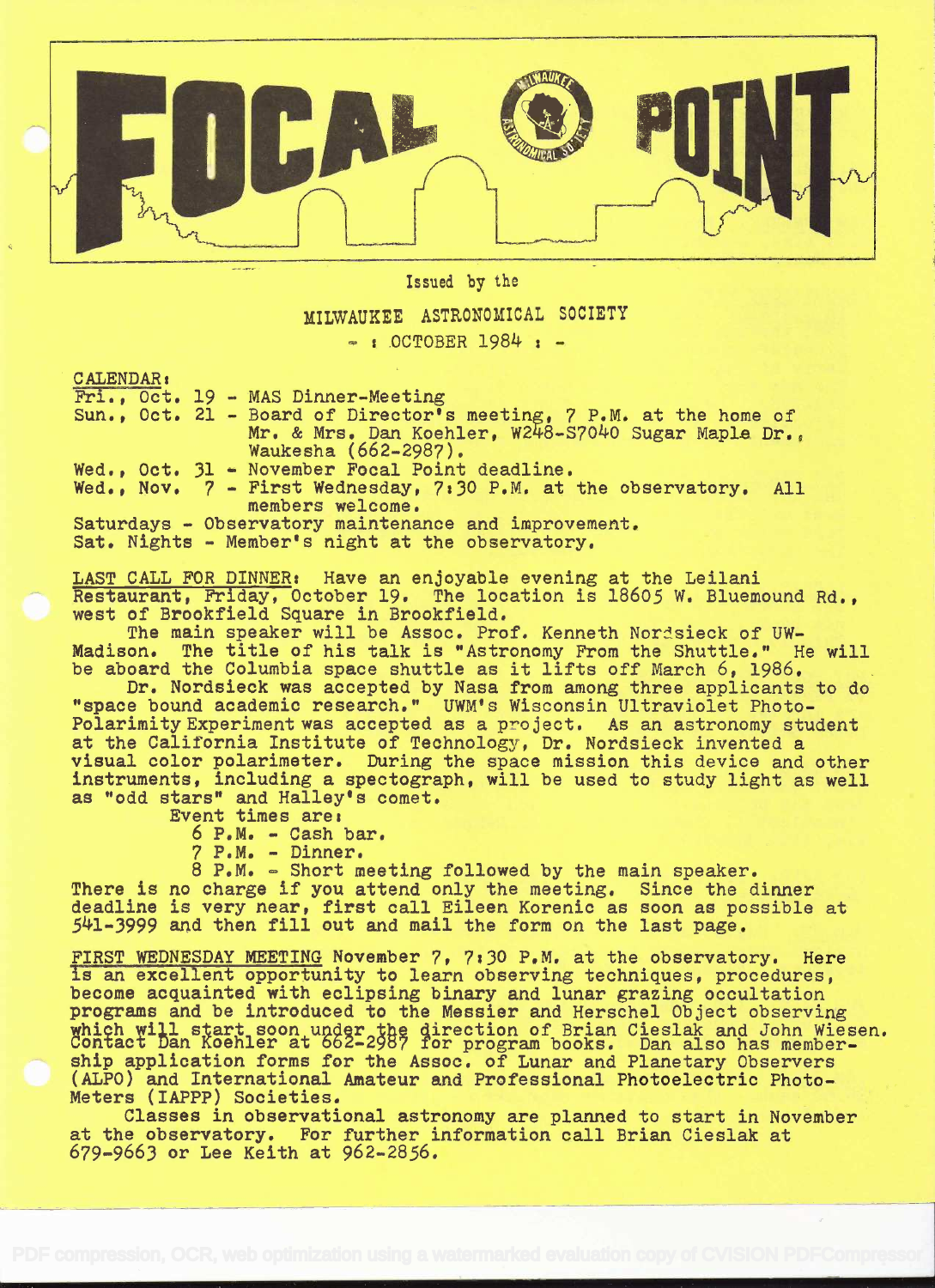DUES ARE DUE! Please remit now so your treasurer can get a final count for ordering Sky & Telescope. for ordering Sky & Telescope.

Send your remittance made payable to Mr. James Toeller, 407 W. Mall Rd., Milw., Wis. 53217 (352-7144). A handy form with rates appears on the last page.

NEW MEMBERS: The MAS welcomes Elmer Rohde, Milwaukee; Fred Riemer and wife Lisa, Germantown; Adolf Seidler, Milwaukee; James Welisek, Waukesha; and Henry Witkowski, Milwaukee.

# OBSERVATORY NEWS:

IN GENERALI Gerry Samolyk wants observation totals from September, 1983 through August, 1984 particularly of variable stars, lunar and planetary occultations, planetary reports, comets, etc. Send them to Gerry at 931 S. 76th St., West Allis, Wis.  $53214$  or call  $475-9418$ . The new asphalt driveway needs sealing soon. Call Dan Koehler at 662-2987. Repair of the Clark refractor is in doubt because the broken objective is 5" in diameter rather than 6". Please be careful with equipment. John Asztalos made a new base for our apogee scope.

### 26" TELESCOPE UPDATE:

The new telescope is marginally operational and is about 70% complete. Most efforts now will be made to get the building ready for inspection. That means we need YOU! Electrical and carpentry work is in progress. The dome shutter needs some work.

LIBRARY:<br>The library is being revamped. MAS member Richard Olson donated a fine, new book titled "Exploration of the Universe" by the late George Abell. This is a very good book for the amateur. Thank you, Mr. Olson.

PUT YOUR THINKING CAP ON: A "Name the Observatory" contest is underway to rename the MAS observatory complex or leave the name as is. Members are invited to submit as many names as they like. Send them to Peter Smitka, 15000 W. Cleveland Ave., New Berlin, Wis. 53151.

FOR SALE: AAVSO Variable Star Atlas. In mint condition. Retails for about \$50, will sell for \$35. One hundred and seventy eight charts show deep sky objects to 13th mag. and stars to 9.5 mag. (can be seen with binoculars). Please contact Tom Renner, 4512 Deer Park Dr., Dousman, Wis. (414-392-2799).

FOR SALE: 10" Dobsonian f/7 reflector. Asking \$300. Please call David Harrison at 782-6353.

WANTED: COpies of Astronomy, Sky & Telescope and other types of astronomical magazines to be donated to the MAS for resale to boost the Society<br>treasury. Please call 352-7144. Please call  $352-7144$ .

FOR SALE: 1985 Canadian Handbooks at \$5.50 each. This paperback book is full of information useful to the amateur astronomer. Order between now and November  $(352-7144)$ .

FOR SALE: ALCON '84 minutes and proceedings. Twenty copies available at \$4.00 each. Also contains reprints of papers submitted for ALCON '84  $(352 - 7144)$ .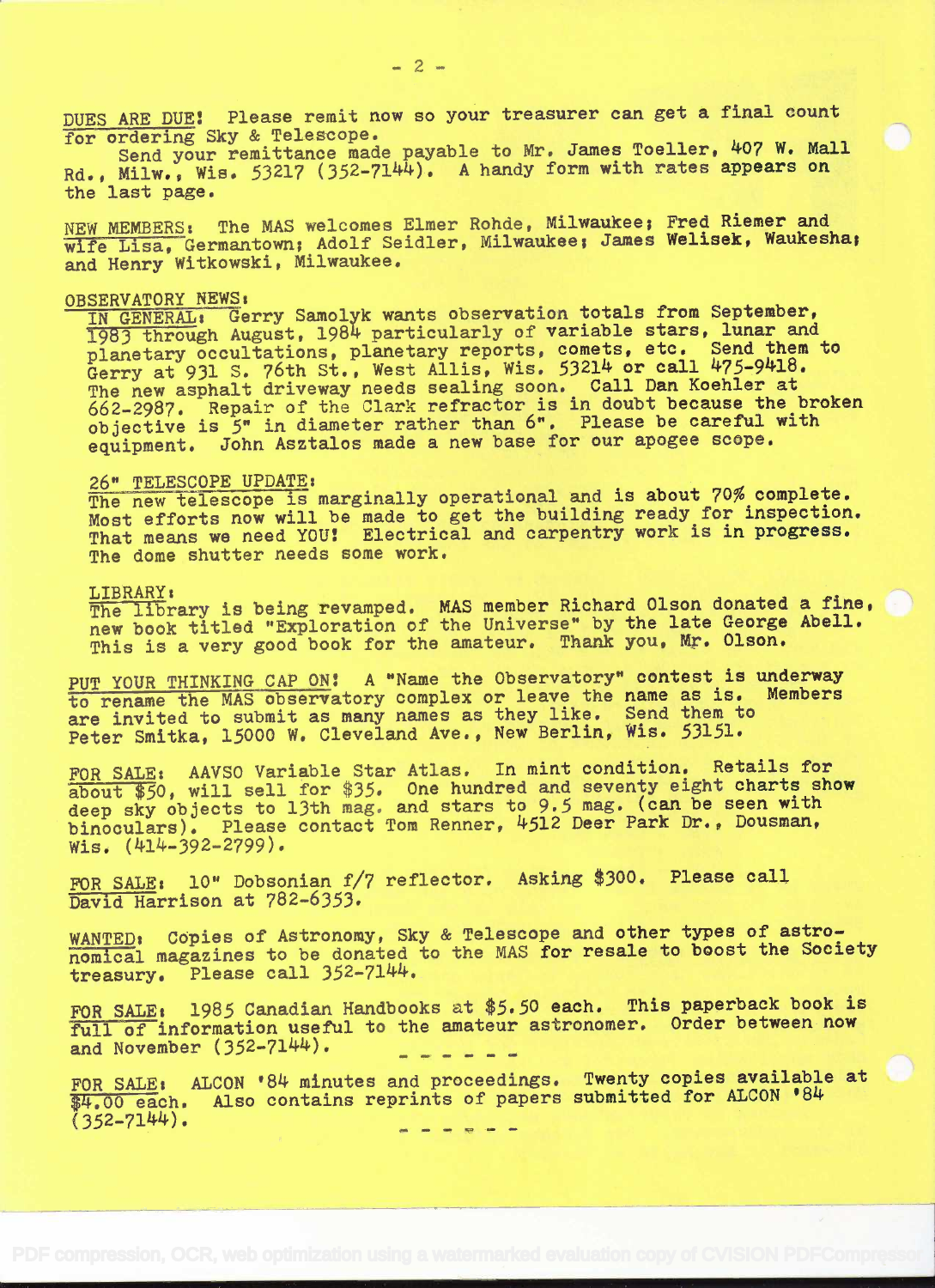FOR SALE: You may order Astronomy at \$12/year, Telescope Making at \$6/  $year$  (4 issues), Deep Sky, and Odyssey (for children) through the MAS  $(352 - 7144)$ .

METEOR SHOWER PEAK DATE, TIME, AND RADIANT DIR. MOON AGE PEAK RATE/HR.<br>Orionids Sat., Oct. 20, 4 A.M. - S 26d 10-70 Orionids Sat., Oct. 20, 4 A.M. - S 26d 10-70<br>Taurids Fri., Nov. 9, 12 A.M. - S 16d 5-15  $Fri., Nov. 9, 12 A.M. - S$ Best viewing is between midnight and dawn. Peak rate may occur a day or two before or after maximum. On any normal night, an observer should see from 5 to 10 meteors per hour.

ANY MAS VOLUNTEERS? Citizens for Space Shuttle flights will be sought by NASA for three flights in 1985. NASA will specify what type of person, such as an artist or a writer, they seek for each flight. Only U. S. citizens are eligible. (From Southwest Washington (State) Ast. Soc. "Tell a Scoop.")

MEMBER'S NIGHT KEYHOLDERS:<br>Oct. 13 J. Asztalos 258-5626 Oct. 13 J. Asztalos 258-5626 Nov. 3 W. Collins 255-L4169 P. Borchardt 445-1181<br>R. Berry 442-4267 27 R. Berry 4k2-1'267 17 G. Hall 786-8579 Saturday night is member's night at the observatory. All members are invited to come out to observe, learn how to use the equipment available, or just chat. Call the keyholder the Fri. before his night cancel Sat. if necessary. Keyholder should report anyway. He will also oversee tours during the week ending with his assigned night. Mr. J. Toeller  $(352-7144)$  will act on requests.

- : FULL BEAVER MOON THURSDAY, NOVEMBER 8 : -

DIRECTORY: President - Peter Smitka - 785-0926 Vice President - Eileen Korenic - 541-3999 Program Chairwoman - Mrs. Virgil Tangney - 327-7976 Secretary - Brian Ganiere - 425-1384 Treasurer - James Toeller - 352-7144 Observatory Director – Gerry Samolyk – 475-9418 Asst. Obs. Director – John Asztalos – 258–5626 FOCAL POINT Editor - LeRoy Simandl - 933-3052 MAS Observatory - 18850 W. Observatory Rd., New Berlin - 542-9071

NOVEMBER FOCAL POINT DEADLINE - WEDNESDAY, OCTOBER 31, 198k.